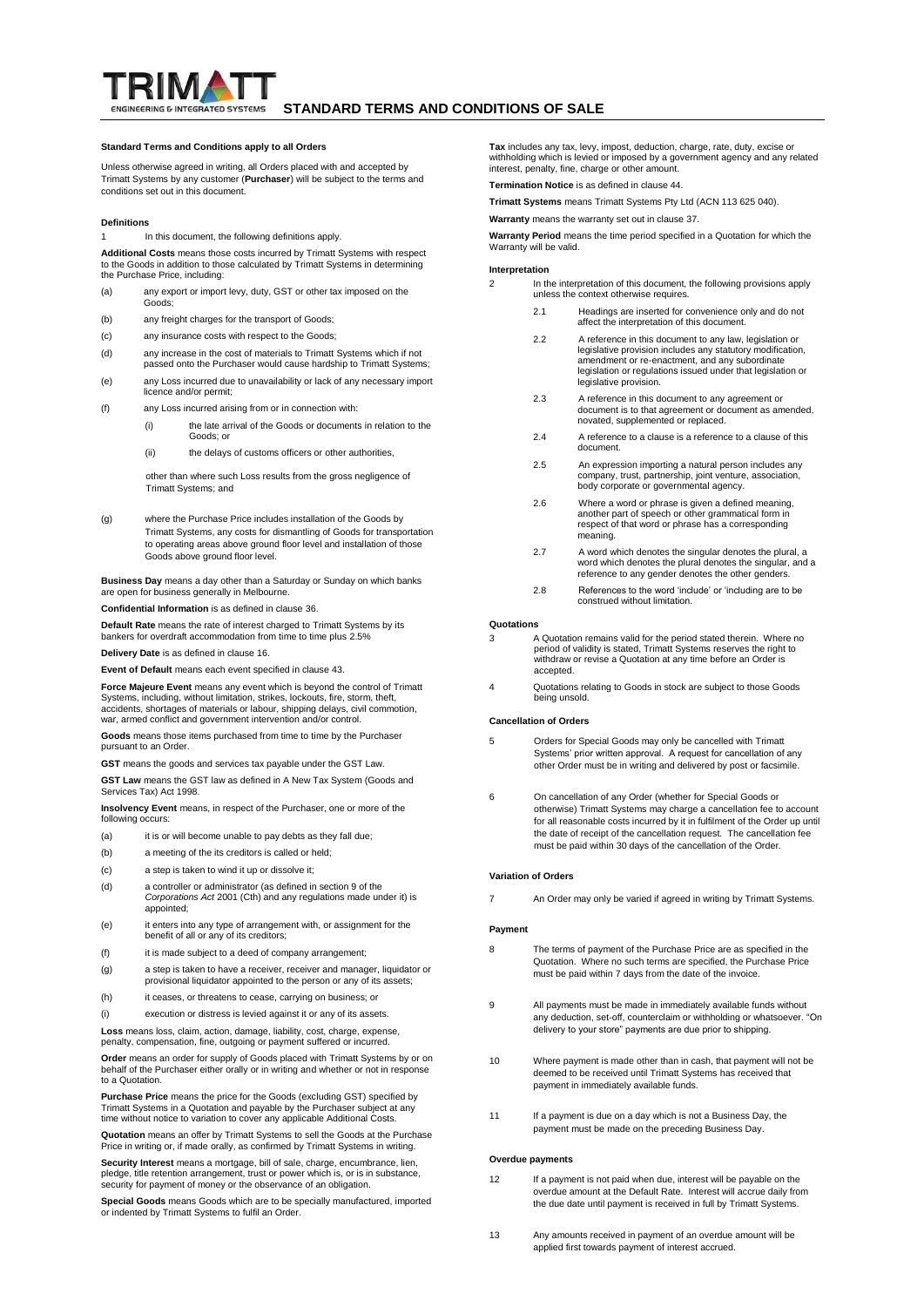

## **Payment by a Financier**

- <span id="page-1-3"></span>14 If the Purchase Price is to be paid by a bank or finance company on behalf of the Purchaser, the Purchaser must:
	- 14.1 obtain written confirmation from the relevant bank or finance company that they accept responsibility for payment of the Purchase Price; and
	- 14.2 execute all documentation relating to the financing arrangement and return all such documentation to the relevant bank or finance company prior to delivery of the Goods.
- 15 The Purchaser must provide evidence of its fulfilment of its obligations under claus[e 14](#page-1-3) in a form satisfactory to Trimatt Systems.

# **Delivery**

- <span id="page-1-1"></span>16 The time or date for delivery of the Goods specified in the Quotation (**Delivery Date**) is an estimate only. Trimatt Systems does not guarantee delivery of the Goods on the Delivery Date and takes no responsibility for failure to deliver by that date for any reason whatsoever
- 17 The Purchaser acknowledges and agrees that:
	- 17.1 failure to deliver by the Delivery Date will not entitle the Purchaser to cancel an Order or refuse to accept delivery of the Goods; and
	- 17.2 Trimatt Systems will not be liable for damages for failure to deliver the Goods on the Delivery Date.
- 18 Unless otherwise agreed in writing, the Purchaser will be solely responsible for obtaining delivery of the Goods.
- 19 If, at the request of the Purchaser, Trimatt Systems agrees to arrange delivery of the Goods to the Purchaser, such delivery will be at the risk and expense of the Purchaser.

#### **Failure to take delivery**

- <span id="page-1-4"></span>20 If the Purchaser fails or refuses to take delivery of the Goods, Trimatt Systems may cancel the Order.
- 21 If an Order is cancelled in accordance with claus[e 20,](#page-1-4) the Purchaser will forfeit all moneys paid with respect to the Goods subject to the cancelled Order. Such rights of forfeiture are in addition to and not in substitution of any other rights Trimatt Systems may have against the Purchaser.
- 22 Any costs or charges incurred by Trimatt Systems in connection with the Purchaser's delay in providing dispatch instructions or accepting delivery of the Goods will be for the Purchaser's account.

#### **Force Majeure**

- 23 Trimatt Systems will not be liable for any failure or delay in the delivery of the Goods or the performance of any of its other obligations under this document arising wholly or in part from a Force Majeure Event.
- 24 If a Force Majeure Event occurs, Trimatt Systems may cancel, suspend or delay delivery of the Goods in its absolute discretion.

#### **Insurance**

- <span id="page-1-5"></span>25 The Purchaser must take out and keep in force insurance in respect of the Goods until the Purchase Price has been paid in full and immediately available funds.
- 26 Any insurance policy taken out by the Purchaser pursuant to its obligations under claus[e 25](#page-1-5) must acknowledge Trimatt Systems' interest as owner of the Goods until legal title to the Goods passes in accordance with claus[e 28.](#page-1-6)
- 27 Unless otherwise requested by the Purchaser in writing, no insurance cover for the Goods will be arranged by Trimatt Systems. If the Purchaser requests Trimatt Systems to arrange for insurance cover with respect to the Goods, the cost of such cover will be for the Purchaser's account.

#### **Title to Goods**

- <span id="page-1-6"></span>28 Legal title to the Goods is retained by Trimatt Systems until the Purchase Price is received from the Purchaser in full and immediately available funds.
- 29 Where the Goods have been delivered to the Purchaser prior to receipt of the Purchase Price, the Purchaser must:
	- 29.1 keep the Goods in its possession and control;
- 29.2 inform Trimatt Systems of the location of the Goods and not move the Goods from that location without prior notification to Trimatt Systems;
- 29.3 keep the Goods in good repair and condition, excluding fair wear and tear;
- 29.4 ensure that the Goods are marked so that they are clearly and easily identifiable as the property of Trimatt Systems; and
- 29.5 not do anything or allow anything to be done with the Goods that might affect Trimatt Systems' ownership or ability to repossess the Goods.

## **Access to Goods**

- <span id="page-1-7"></span>30 The Purchaser must allow Trimatt Systems and/or any of its representatives to enter any premises occupied by the Purchaser during normal business hours for the purpose of locating and removing the Goods to which title is retained by Trimatt Systems pursuant to claus[e 28.](#page-1-6)
- 31 Trimatt Systems will not be liable to the Purchaser or any other person with respect to any action taken pursuant to claus[e 30.](#page-1-7)

# **Plans and drawings**

- 32 All drawings, photographs, plans, capacities, measurements and other particulars or descriptions disclosed to the Purchaser are by way of identification only. The placing of an Order pursuant to a Quotation containing any such particulars will not form a contract of sale by description.
- 33 Trimatt Systems may vary the design and/or construction of the Goods without notice and will not be liable in respect of any variations made during the period between acceptance of an Order and delivery of the Goods.
- 34 All plans and drawings relating to the Goods remain the property of Trimatt Systems.
- 35 The Purchaser must indemnify Trimatt Systems against any Loss for which Trimatt Systems may be held liable in relation to any infringement by the Purchaser of a person's intellectual property rights. This indemnity is a continuing obligation which survives termination of this document for whatever reason.

# **Confidential Information**

- <span id="page-1-0"></span>The Purchaser acknowledges that all plans, drawings, specifications and estimated costs (**Confidential Information**) in respect of the Goods are confidential and must only be disclosed:
	- 36.1 to those agents, employees or contractors of the Purchaser that the Purchaser reasonably considers necessary to have access to the Confidential Information for the use, operation or installation of the Goods, provided that each of those persons are under a contractual or professional obligation to comply with the Purchaser 's obligations with respect to the Confidential Information as if personally bound; or
	- 36.2 with Trimatt Systems' prior written consent.

# **Warranty**

- <span id="page-1-2"></span>37 Trimatt Systems warrants that for the Warranty Period any Goods supplied by it pursuant to this document will be free from defects arising from faulty material or workmanship.
- <span id="page-1-8"></span>38 Trimatt Systems' liability in respect of breach of the Warranty will be limited to:
	- 38.1 the replacement of, or payment of the cost of replacing, the Goods with the same or similar equipment;
	- 38.2 the repair of, or payment of the cost of repairing, the Goods.
- 39 Notwithstanding clause[s 37](#page-1-2) an[d 38:](#page-1-8)
	- 39.1 Trimatt Systems' liability to replace or repair the Goods is conditional on:
		- 39.1.1 the Goods being shown to Trimatt Systems' satisfaction to be defective due to faulty material or workmanship; and
		- 39.1.2 any other conditions set out in the Quotation;
	- and 39.2 Trimatt Systems' liability will be excluded where:
		- 39.2.1 the Goods have been improperly handled or misused; or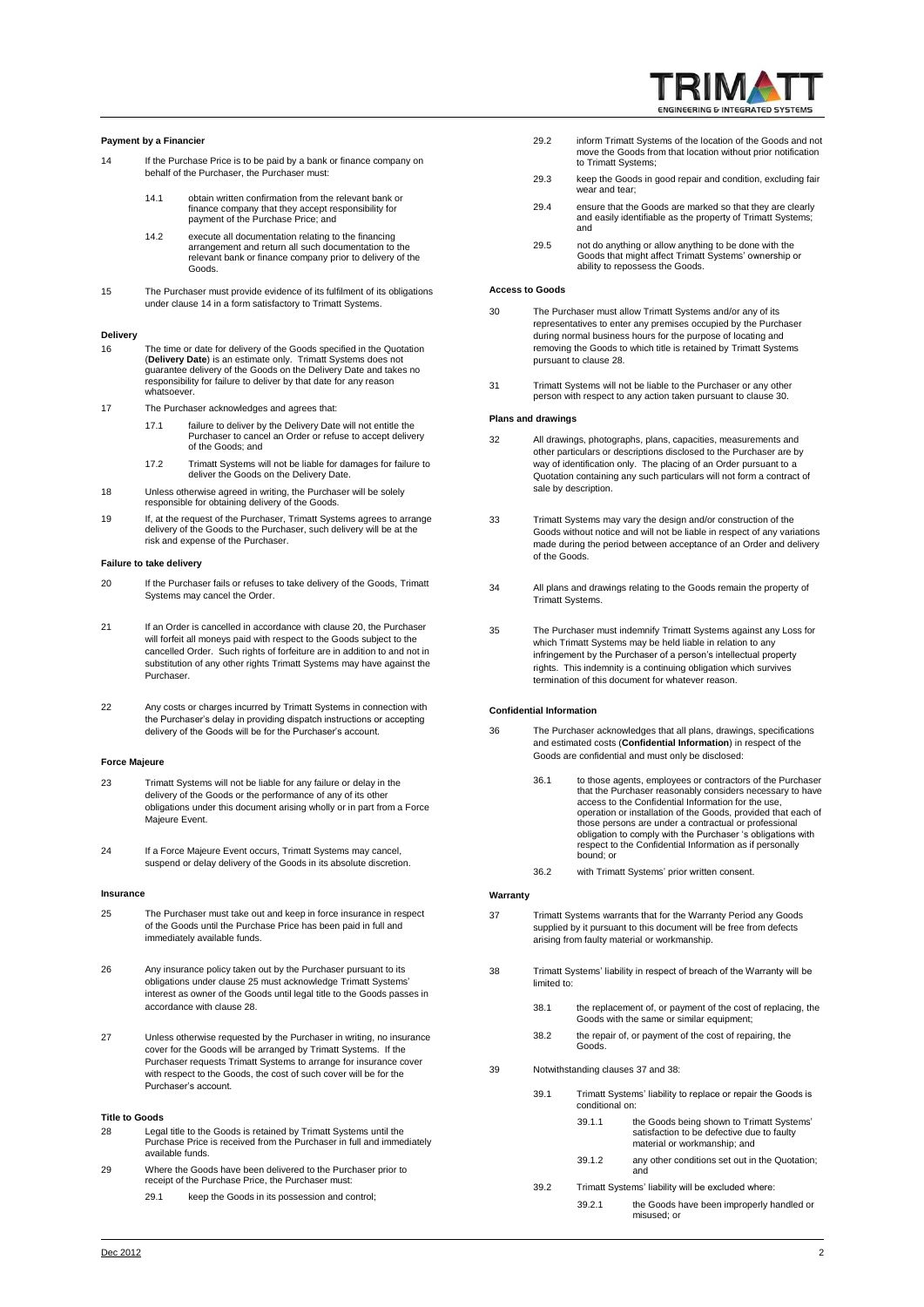

- 39.2.2 the defect or damage has arisen after delivery of the Goods by accident, alteration or repair which, in Trimatt Systems' opinion, has detrimentally affected its physical condition or operating qualities.
- 40 Any repairs or replacement to be performed pursuant to the Warranty will be undertaken on Business Days between the hours of 8.30am and 5pm. Any work undertaken outside of these hours will be for the account of the Purchaser and will be charged at Trimatt Systems' usual hourly rate.
- 41 Any expenses for travel, outside of the Melbourne metropolitan area, accommodation and freight incurred by Trimatt Systems in responding to a claim under the Warranty are for the account of the Purchaser.

# **Limitation of liabilities**

- 42 The Purchaser acknowledges that:
	- 42.1 to the full extent permitted by law, all express or implied terms, conditions and warranties arising under statute or otherwise are excluded with the exception of the Warranty;
	- 42.2 it uses and operates the Goods at its own risk and Trimatt Systems will not be liable for any injury to any person or any loss or damage whatsoever arising from or in connection with the possession, installation, operation, removal or use of the Goods; and
	- 42.3 Trimatt Systems' liability in respect of breach of any condition or warranty implied by law is limited to
		- 42.3.1 the replacement, or payment of the cost of replacing, of the Goods with the same or similar equipment:
		- 42.3.2 the repair, or payment of the cost of repairing, of the Goods.

# **Events of Default**

- <span id="page-2-0"></span>43 The occurrence of one or more of the following events will give rise to an Event of Default
	- 43.1 the Purchaser fails to pay any amount owing under this document and such failure is not remedied within 5 days;
	- 43.2 the Purchaser fails to comply with any other obligation under this document and such failure, if capable of remedy, is not remedied within 5 days;
	- 43.3 an Insolvency Event occurs; or
	- 43.4 the Purchaser or any other person (other than Trimatt Systems) claims that the whole or any part of this document is void, voidable or unenforceable.

# **Effect of Event of Default**

- <span id="page-2-1"></span>44 On the occurrence of an Event of Default, Trimatt Systems may terminate the contract between Trimatt Systems and the Purchaser by issuing a notice of termination to the Purchaser (**Termination Notice**).
- 45 The exercise of Trimatt Systems' rights under claus[e 44](#page-2-1) are without prejudice to any other claim or right otherwise available to it.
- 46 On the receipt of the Termination Notice, the Purchaser must immediately pay any amounts owing under this document.

# **Transportation and installation of Goods**

47 Unless otherwise agreed in writing, the Purchaser will be responsible for the transportation, unpacking and installation of the Goods and the connection of services to the Goods.

#### **Commissioning**

- 48 Commissioning of Goods will be undertaken on Business Days between the hours of 8.30am and 5pm.
- 49 The Purchaser is responsible for the provision of the power and compressed air outlets and any other services specified in the Quotation.
- 50 Additional charges will apply for any commissioning work undertaken outside the scope of work set out in the Quotation. Such charges will be based on Trimatt Systems' usual hourly rate.

#### **Basic operator training**

51 Basic operator training will be provided by Trimatt Systems on the day of installation immediately following commissioning of the Goods.

52 Training will be made available to two operators. Training may be provided by Trimatt Systems to additional personnel however current course fees will apply.

# **Dispute resolution**

53 If a dispute arises out of or in relation to this document, either party may give the other notice in writing requiring that the dispute be resolved by an arbitrator to be appointed jointly by the parties. If the parties do not agree on an arbitrator within 7 days of the notice being given, the arbitrator is to be appointed by the President of the Institute of Arbitrators and Mediators Australia. The decisions of the arbitrator are conclusive and binding on the parties.

## **Notices**

- 54 Any notice, consent, information, application or request that must or may be given or made to a party under this document is only given or made if it is in writing and sent in one of the following ways:
	- delivered or posted to that party at the last known address of the party;
	- 54.2 faxed to that party at the last known fax number of the party.
- 55 If a party gives the other party 3 Business Days' notice of a change of its address or fax number, any notice, consent, information, application or request is only given or made by that other party if it is delivered, posted or faxed to the latest address or fax number.
- 56 Any notice, consent, information, application or request is to be treated as given or made at the following time:
	- 56.1 if it is delivered, when it is left at the relevant address;
	- 56.2 if it is sent by post, 2 Business Days after it is posted; and
	- 56.3 if it is sent by fax, as soon as the sender receives from the sender's fax machine a report of an error free transmission to the correct fax number.
- 57 If any notice, consent, information, application or request is delivered, or an error free transmission report in relation to it is received, on a day that is not a Business Day, or if on a Business Day, after 5pm on that day in the place of the party to whom it is sent, it is to be treated as having been given or made at the beginning of the next Business Day.

## **Liability for costs**

58 The Purchaser must pay or reimburse Trimatt Systems for any costs, charges or expenses incurred, directly or indirectly by it, its employees or agents in relation to the exercise or attempted exercise of any of its rights, powers and remedies under this document, including, all legal costs and expenses on a full indemnity basis.

## **No reliance on Trimatt Systems**

- The Purchaser acknowledges that:
	- 59.1 on placing the Order it has not relied on Trimatt Systems' knowledge, skill or judgment or anything said by Trimatt Systems or its employees or agents in relation to the Goods;
	- 59.2 it has made independent enquiries and obtained all advice as is considered appropriate before placing the Order; and
	- 59.3 it is responsible to satisfy itself as to the condition and suitability of the Goods for its purposes.

# **GST**

60 If Trimatt Systems becomes liable, at any time, for the payment of GST in respect of any taxable supply made by it under this document, the Purchaser must pay to Trimatt Systems, at the same time and in the same manner as the consideration for that taxable supply becomes payable, the amount of that GST. However, Trimatt Systems will pass on to the Purchaser any decreases obtained by Trimatt Systems in any tax, duty, fee or impost directly relating to the supply of the Goods under this document if the decrease is the result of, or directly associated with, the imposition of GST.

# **Waiver**

61 The fact that Trimatt Systems fails to do, or delays in doing,<br>something it is entitled to do under this document, does not amount to<br>a waiver of any obligation of, or breach of obligation by the Purchaser.<br>A waiver by

A written waiver by Trimatt Systems is only effective in relation to the particular obligation or breach in respect of which it is given. It is not to be taken as an implied waiver of any other obligation or breach; or as an implied waiver of that obligation or breach in relation to any other occasion.

# **Entire agreement**

62 This document contains everything Trimatt Systems and the Purchaser have agreed in relation to the matters dealt with herein. The Purchaser cannot rely on an earlier document, or anything said or done by Trimatt Systems, or by a director, officer, agent or employee of Trimatt Systems, before the Order was placed, except as permitted by law.